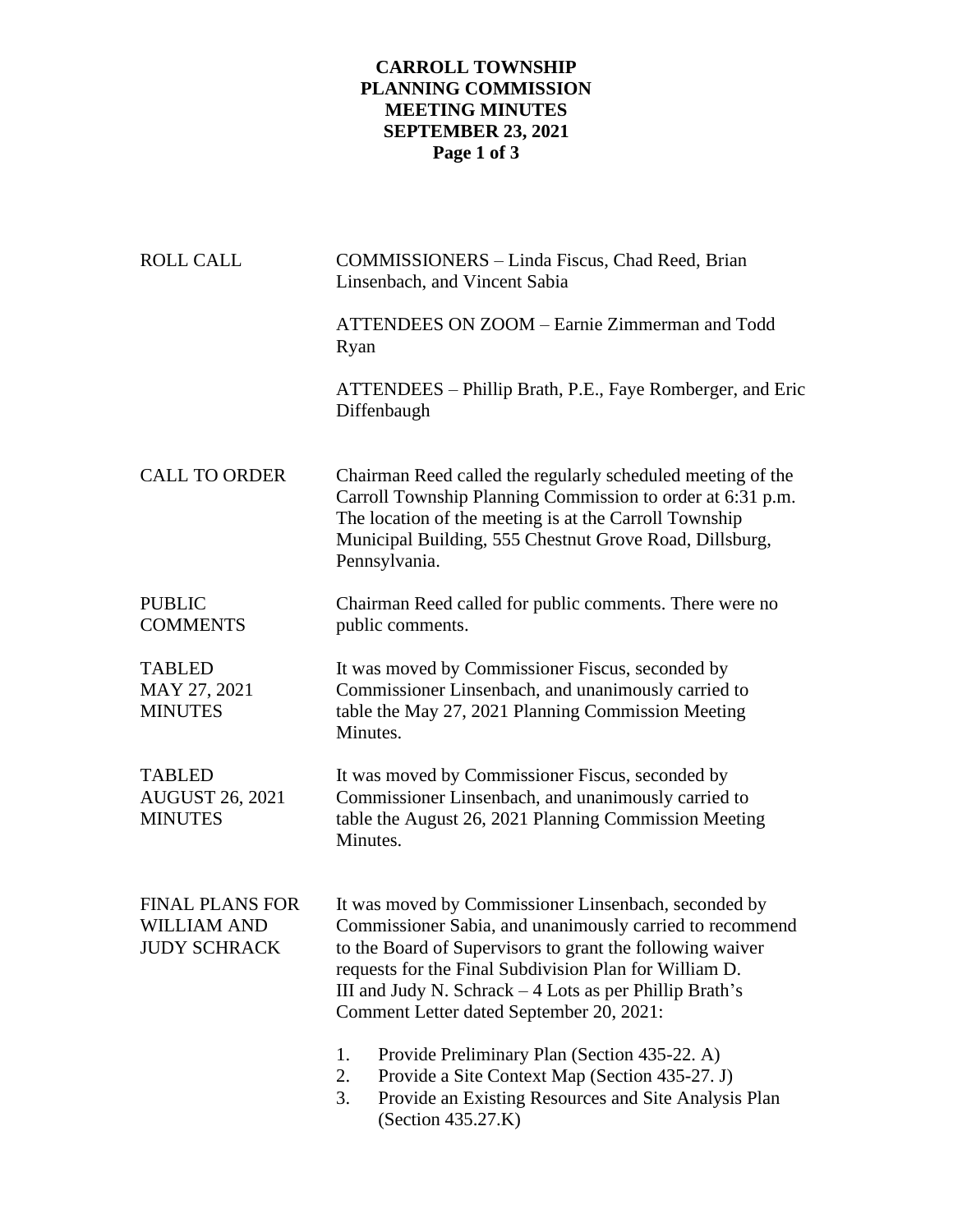## **CARROLL TOWNSHIP PLANNING COMMISSION MEETING MINUTES SEPTEMBER 23, 2021 Page 2 of 3**

- FINAL PLANS FOR 4. Provide a Preliminary Resource Impact and Conservation WILLIAM AND Plan (Section 435.27.L)
- JUDY SCHRACK 5. Provide street trees along existing street frontage per CONTINUES Section 435.52.D
	- 6. Provide curbing along existing street frontage per Section 435.45.C
	- 7. Provide a stormwater management plan or address existing plan (Section 435.27.I)
	- 8. Provide sidewalks along existing street frontage per Section 435.45.B

It was moved by Commissioner Linsenbach, seconded by Commissioner Fiscus, and unanimously carried to recommend to the Board of Supervisors to conditionally approve the Final Subdivision Plan for William D. III and Judy N. Schrack – 4 Lots contingent upon addressing all of the following comments in Phillip Brath's Comment Letter dated September 20, 2021:

- II. Zoning (Ordinance No. 2006-178 as Amended)
- 1. With this subdivision, the degree of nonconformity will be increased for the existing frame shed on lot 2B. The degree of nonconformity shall not be increase. (Section 450-1128) Structures over 200 s.f. must meet the required principal building setback. (Section 450-128). The lot line on 2B must be moved back 10 feet.
- III. Subdivision (Ordinance No. 2018-242)
- 1. Address all York County Planning Commission Review Comments. (Section 435-13. F/14. F)
- 2. Provide the deed of consolidations for review by the Township Solicitor.
- 3. All certificates must be signed, sealed by the individual responsible for the plan and dated after last submission revision date. (Section 435-28. B)
- 4. The Owners must sign the plan and ate after last plan revision. (Section 435-28.C/36. A)
- 5. All outstanding fees, including recreation fees, must be paid prior to recording Plan. (Section 435-36M)